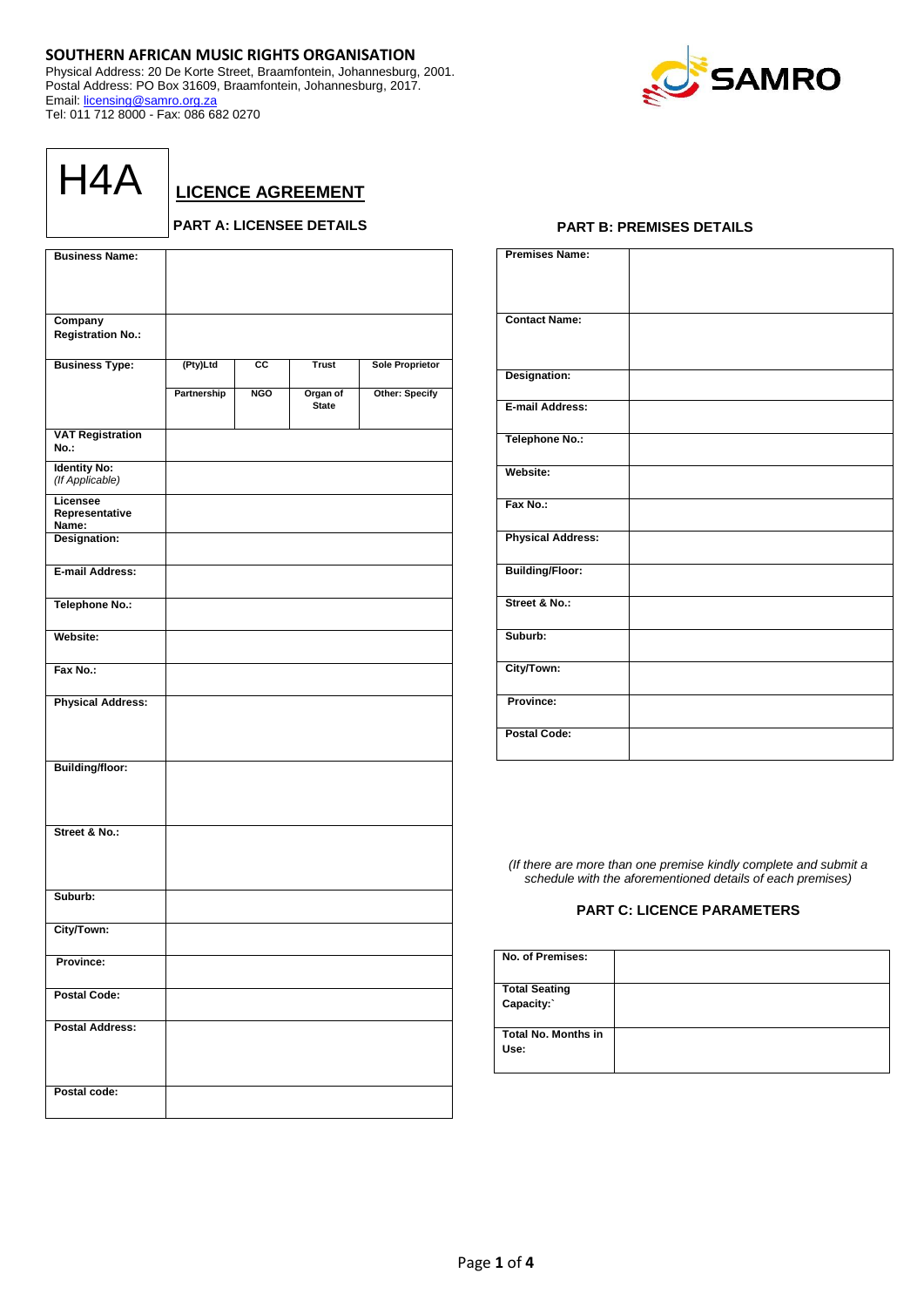# **PART D: LICENCE DETAILS**

## **1. TYPE OF LICENCE:**

1.1 This licence is an **H4A TYPE LICENCE**.

### **2. GRANTOF LICENCE:**

- 2.1 SAMRO, subject to the Licensee complying with the terms of the Agreement, grants the Licensee a Licence to Perform, or permit to be performed, any of the Works of Music for the time being in SAMRO's Repertoire, at the Premises.
- 2.2 The Licence is a 'blanket licence'. The Licensee is therefore entitled to, at the Premises and during the period that the Agreement is in force, perform any of the Works of Music in SAMRO's Repertoire. The licence fee is payable irrespective of whether the Licensee elects to Perform SAMRO's Repertoire or not.

## **3. COMMENCEMENT DATE:**

3.1 This Licence will commence on the1st day of **2021\_**\_\_. ("Commencement Date")

### **4. PAYMENT OF LICENCE FEE:**

- 4.1 In consideration for the Licence Granted to the Licensee, the Licensee must pay to SAMRO an annual Licence Fee calculated in accordance with the SAMRO **Tariff H4A**, as amended from time to time ("Licence Fee").
- 4.2 The Licence Fee is payable annually, in advance, within 30 days (including weekends and public holidays) of the date of invoice.
- 4.3 The Licence Fee is based on the information provided by the Licensee. The licensee warrants that all information provided to SAMRO is true, correct and up to date.
- 4.4 SAMRO may amend the Tariff and Licence Fee payable, with 3 (three) months' prior written notice of any such amendment to the Licensee.
- 4.5 The Licensee is liable for payment of the amended licence fee from the date that the amended Tariff becomes effective.
- 4.6 If any increased Licence Fee becomes payable as a result of a change in the manner and extent of the Performance or usage of SAMRO's Repertoire, the Licensee must forthwith pay the proper proportion of such increased fee from the date of such change in the manner or extent of Performance of music.
- 4.7 If the amended Licence Fee is less than that which the Licensee previously paid, the pro-rata balance in respect thereof will be set off as a credit against the Licence Fee payable for the next ensuing year or, at the Licensee's option, refunded.
- 4.8 SAMRO will have the right, at any time during the subsistence of the Agreement, to reassess and check the Licence Fee payable by the Licensee and the parameters upon which the Licence Fee is payable.

## **5. DURATION, COMMENCEMENT AND PLACE**

- 5.1 The Licence will commence on the Commencement Date.
- 5.2 The Licence will continue in force for an indefinite period or until terminated by either Party in accordance with clause 16 below.
- 5.3 This Agreement is deemed to be concluded at SAMRO's physical address recorded herein above.

### **PART E: SAMRO TARIFF**

## **6. SCOPE OF TARIFF**

6.1 The **Tariff H4A** applies to the performance of background music in hotels, residential hotels, motels, boarding houses, restaurants and similar premises which have only a seasonal trade (i.e. for not more than six months in any calendar year).

The **Tariff H4A** applies to hotels carrying three stars or more as determined by the South African Tourism Board.

6.2 Where both Live Music Performances and Background Music are used in the same room or rooms, the full charge will be made for the Live Music in terms of SAMRO's applicable "E3" Tariff.

### **7. LICENCE FEES AND DEFINITIONS**

- 7.1 The Licence Fee are calculated by reference to the seating capacity of the rooms and the number of months during which the music is performed.
- 7.2 **"Performance**" includes performance by means of a disc player, tape machine, other devices for playing musical works, and includes performance by means of a radio and/or television set or diffusion loudspeakers, Whether or not the apparatus is owned by the employer or employee(s).
- 7.3 The Licence Fee payable will be calculated based on the following amounts:
- 7.3.1 **An amount of R100.45 per seat.**
- 7.3.2 **The above is subject to a minimum annual fee of R763.59.**

(This agreement consists of Part A, B, C, D, E, F and G Please see overleaf)

### **PART F: SIGNATORIES**

### **FOR AND ON BEHALF OF THE LICENSEE:**

### **SIGNATURE:**

Who warrants that he/she is duly authorised to sign this Agreement and is fully aware of the stipulations contained herein.

Name:

| iname.       |  |
|--------------|--|
|              |  |
| Designation: |  |
|              |  |
|              |  |
| Date:        |  |
|              |  |
|              |  |

### **FOR AND ON BEHALF OF SAMRO:**

## **SIGNATURE:**

Who warrants that he/she is duly authorised to sign this Agreement and is fully aware of the stipulations contained herein.

| Name:        |  |
|--------------|--|
| Designation: |  |
| Date:        |  |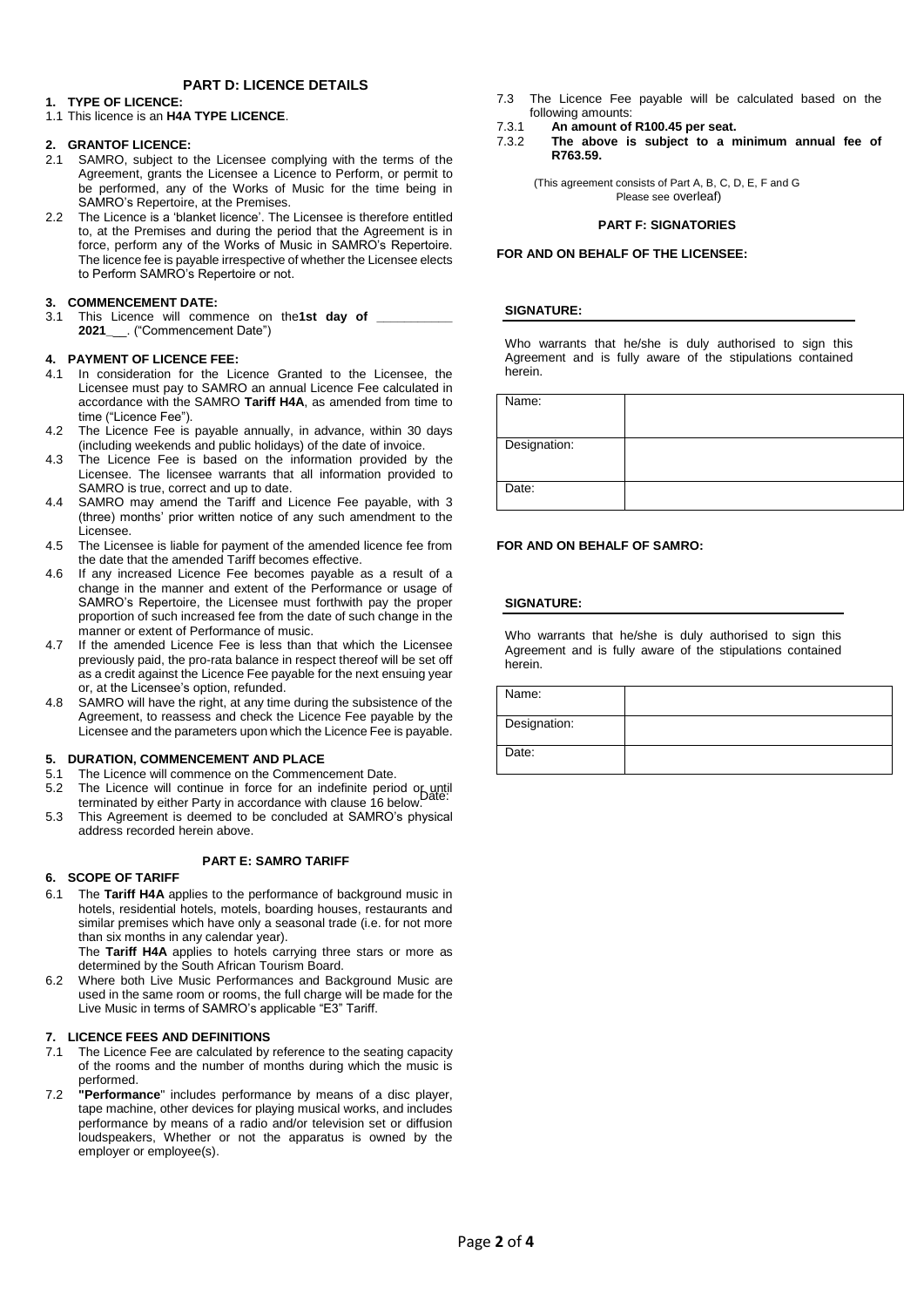### **PART G: GENERAL LICENCE CONDITIONS**

# **8. CRIMINAL OFFENCES**<br>8.1 The Licensee acknow

- The Licensee acknowledges that the use of SAMRO's Repertoire without the required Licence constitutes an infringement of copyright and is an offence in terms of the Copyright Act 98 of 1978, punishable by a fine and/or imprisonment.
- **9. DEFINITIONS**
- 9.1 In these Licence Conditions:<br>9.1. "Affiliated Society/ies" 9.1.1 **"Affiliated Society/ies"** means any persons that are Collecting Societies (or which perform a role similar to Collecting Societies) in jurisdictions outside South Africa with which SAMRO is for the time being affiliated. A list of Affiliated Societies appears on SAMRO's website and is amended from time to time.
- 9.1.2 "Collecting Society/les" means a society for the protection of intellectual property or<br>collection of royalties and similar consideration for the use of any intellectual property<br>rights in any jurisdiction(s) in the under the Copyright Act 98 of 1978, as amended).
- 9.1.3 **"Day"** unless otherwise indicated means business days excluding weekend and public
- holidays. 9.1.4 **"General Amendment"** means an amendment made by SAMRO, from time to time, to
- these Licence Conditions, on notice to the Licensee. 9.1.5 **"Licence Conditions"** means the licence terms and conditions contained in this
- document, as amended from time to time in accordance with this Agreement. 9.1.6 **"Licence Year"** means a period of 12 (twelve) calendar months commencing on the Validity Date or any anniversary of the Validity Date during the subsistence of the Agreement.
- 9.1.7 **"Members"** means the companies, organisations, persons and entities who are, during the term of the Agreement, members of SAMRO (including the members of the Affiliated Societies), and who have licensed, assigned and/or mandated the licensing of the Performance of Works of Music owned and/or controlled by them to SAMRO and/or the Affiliated Societies, as the case may be.
- 9.1.8 **"Party'** and/or **"Parties"** shall mean either of the parties to this Agreement and/or both of the Parties as the case may be.
- 9.1.9 **"Performance"** has the meaning ascribed to it in the Copyright Act 98 of 1978, as amended from time to time, and the words **"Perform"** and **"Performed"** and **"Performing"** will have the same meaning.
- 9.1.10 **"Personal Information"** has the meaning ascribed to it in the Protection of Personal Information Act 4 of 2013, as amended from time to time. 9.1.11 **"Premises"** shall mean the premises listed herein and in any related schedule, as
- 
- updated by the Licensee from time-to-time.<br>9.1.12 "SAMRO's Repertoire" and/or "Repertoire", means all Works of Music of SAMRO's<br>Members in respect of which SAMRO holds rights of Performance, including the Works of<br>Music of
- 9.1.13 **"Tariff Amendment"** means an amendment made by SAMRO, from time to time, to the tariff applicable to this Licence, on notice to the Licensee.
- 9.1.14 **"Territory"** means the Republic of South Africa, the Kingdom of Lesotho, the Kingdom of Swaziland and any other jurisdiction in which SAMRO is operational from time to time directly and not through an Affiliated Society. 9.1.15 **"Work of Music"** means the whole or a part of a musical work or of a musical work in
- combination with lyrics, words or any other literary work written for the purpose of accompanying the music, such as a song.
- 9.1.16 In this document all references to natural persons shall also refer to juristic persons and

# vice versa. **10. WARRANTIES:**

- 10.1 SAMRO warrants that it has the necessary approvals, licences and authorities to grant the Licence. SAMRO, authorised by written deeds of assignment, controls in the Territory, amongst others, the performing rights in
- 10.1.1 The Licensee warrants that it will, for the duration of the Agreement, comply with all laws applicable to the performance of its obligations in terms of this Agreement.
- 10.1.2 The Licensee warrants that all information provided to SAMRO by the Licensee or on its behalf, is complete, true, correct and up to date. 10.1.3 If it appears that the Licensee is a non-existent entity, and/or have not been registered as
- a juristic person at the relevant registrar's office, as at the date of signature of this Licence Agreement the person accepting the licence conditions will be personally liable in terms<br>of the Agreement, and will be bound by the terms and conditions thereof as if such person<br>was referred to and incorporated in the Lic
- 10.1.4 No term or condition contained in this Licence Agreement shall be interpreted in such a way that it waives or deprives the Licensee of any rights which the Licensee may have in terms of any applicable laws or to avoid any obligation SAMRO has in terms of any applicable laws or to set aside or override the effect of any provision of such laws or to authorise or do anything that is unlawful in terms of any law.

#### **11. CONDITIONS**

- 11.1 If the Premises are temporarily or permanently used for any Performances or entertainment different in number or type from those forming the basis upon which this licence has been granted to the Licensee by SAMRO, the licence granted in terms of the Agreement will not extend to or be deemed to authorise such different Performances or entertainment.
- 11.2 Without limiting the generality of clause 11.1 above, the Licence will not extend to or authorise:
- 11.2.1 the Performance in their entirety of oratorios and other choral works or of excerpts
- therefrom which excerpts are of more than 20 minutes duration; 11.2.2 the Performance of ballets, or dramatico-musical works such as operas, musical plays,
- revues or pantomimes in so far as they consist of material written expressly therefor; 11.2.3 the Performance of any excerpt from any Work of Music if accompanied by dramatic action, dumb show, costume, scenic accessories, or other visual representation of the same work;
- 11.2.4 the Performance of any Work of Music accompanied by any words other than those (if any) published or otherwise associated therewith by the copyright owner; any such work in any altered or rearranged form, or with such costume or action as to produce parodied or burlesque effects; or any such work adapted to a dramatic form;
- 11.2.5 the Performance (except by means of duly authorised records and/or radio or television<br>receiving sets) of vocal excerpts from dramatico-musical works as aforesaid if the right of<br>such Performance is forbidden or res
- 11.2.6 the Performance of Works of Music from beyond the boundaries of the Premises; and/or 11.2.7 the recording of any Work of Music or any portion thereof.

# **12. ENTRY UPON THE PREMISES**<br>12.1 The Licensee must allow repr

11.1 The Licensee must allow representatives of SAMRO to inspect the Premises, at any time during office hours, for the purposes of checking the particulars upon which the Licence Fee payable by You is assessed, as well as Your compliance with these Licence Conditions. **13. LICENCE FEE PARAMETERS**

13.1 The Licensee must within 30 days of the last day of each Licence Year, for purposes of calculating the Licence Fee payable, provide SAMRO with a Licence Parameter Return (

available on the SAMRO website), indicating any and all changes to the licence parameters set out in this Agreement

- **14. FAILURE TO MEET REPORTING OBLIGATIONS**
- 14.1 Should the Licensee fail to furnish the Licence Parameter Return referred to in clause 13.1 above within the required time period, SAMRO will be entitled to invoice the Licensee based on the licence parameters upon which the preceding invoice was based.
- 14.2 The provisions of clauses 14.1 do not absolve the Licensee of its obligation to provide SAMRO with its amended and correct Licence Parameter Returns and SAMRO will not be precluded from demanding delivery of the said returns.
- 14.3 In the event that the Licence Fee payable based on the Licence Parameter Return is greater than the Licence Fee payable in terms of clause 13.1, the Licensee will be liable for the difference between the two amounts, together with interest on such difference. **15. MUSIC USAGE RETURN**

- 15.1 The Licensee must, for the duration of the Agreement and on a quarterly basis, submit to SAMRO the following information regarding each and every Work of Music Performed at the<br>Premises: the name of the Work of Music; the name(s) of each composer; the name(s) of<br>the arranger; the name(s) of the performer; the times each Work of Music was Performed.
- 15.2 The Information must be delivered to SAMRO by way of post and/or e-mail, within 30 (thirty) days (including weekends and public holidays) of the last day of each quarter. 15.3 The Information must be recorded on a music Music Usage Return Form which is available
- from SAMRO in electronic form.
- 15.4 Each Music Usage Return must be signed by the Licensee.
- 15.5 SAMRO requires the information set out in clause 15.1 in order to allocate the funds it collects to its Members in accordance with its system of distribution. The Licensee acknowledges that failure to provide this information could result in SAMRO's Members not being
- remunerated for the Performance of their Works of Music. 15.6 In the event that the Licensee fails to provide SAMRO with the Music Usage Return, SAMRO may at its discretion secure the services of a third party to collate and prepare the Music Usage Return for the Licensee. The Licensee will be liable for all the costs associated with
- the collation and preparation of the Music Usage Return by such third party. 15.7 In view of the fact that this is a 'blanket licence', it is specifically recorded that the information required to be submitted by You in terms of this clause 15 does not in any way have a bearing on or relate to the quantum or calculation of the Licence Fee payable by the Licensee to SAMRO.

# **16. TERMINATION**

- 16.1 Either Party may terminate the Agreement and in so doing terminate the licence granted to the Licensee providing the other with 3 (three) months' prior written notice.
- 16.2 In the event that the Licence Agreement is terminated in accordance with 16.1, the Licensee will remain liable for any and all amounts payable to SAMRO for the licence up to and including the date of termination of the Agreement.
- 16.3 Upon the termination of this contract by either Party, the Licensee will no longer have the authority to Perform SAMRO's Repertoire.

# **17. CHANGE IN LICENCE PARAMETERS**

- 17.1 Notwithstanding, and in addition to, Your obligation to provide SAMRO with Music Usage<br>Returns, and for purposes of allowing SAMRO to adjust the Licence Fee payable by You,<br>You must also notify SAMRO in writing of any
- 
- 17.1.1 the manner or extent of the Performance of music, as described herein.<br>17.1.2 the ownership of the Licensee or its business and/or 17.1.2 the ownership of the Licensee or its business and/or<br>17.1.3 trading name(s) of the Licensees business and/or the
- 17.1.3 trading name(s) of the Licensees business and/or the Premises; and<br>17.1.4 the date of any of the changes referred to in this clause 13.
- 17.1.4 the date of any of the changes referred to in this clause 13. 17.2 This notice must be given in writing to SAMRO and sent by registered post and/or email
- 
- within 14 (fourteen) days of such change. 17.3 The Licensee acknowledges if it fails to furnish SAMRO with the information set out in clause 17, will have a detrimental effect on SAMRO's Members, resulting in SAMRO's Members not receiving the compensation to which they are entitled.

#### **18. TARIFF AMENDMENTS**

- 18.1 Subject to your right to terminate this Agreement, provided for in clause 16 above, SAMRO may at its own discretion amend its Tariff at any time. 18.2 Any Tariff Amendment will take effect 3 (three) months after the date upon which SAMRO
- notifies the Licensee of such the amendment to the Tariff.
- 18.3 You must, within 14 (fourteen) days of being requested in writing to do so, furnish SAMRO with any and all information required for the assessment of Licence Fees payable by virtue
- of any Tariff Amendment. 18.4 SAMRO reserves the right to make such variations in this tariff as it considers appropriate when licensing premises or performances which, in its opinion, do not fall within the scope of this tariff.

**19. GENERAL AMENDMENTS** 19.1 Subject to your right to terminate this Agreement provided for in clause 16 above, SAMRO may at its own discretion, amend the terms upon which this Licence is granted at any time. 19.2 The Licensee agrees to be bound by any and all General Amendments from the date

- specified in the General Amendment Notice.
- 19.3 SAMRO may, at its own discretion, amend any errors which are self-evident errors including but without limitation spelling, punctuation, reference, grammar or similar or any other defect<br>that does not materially affect the meaning and intent of this Licence Agreement.<br>20. CONSUMER PRICE INDEX ADJUSTMENTS

- 20.1 The Licence Fee payable by the Licensee will be adjusted automatically each year, on 1 July, in accordance with the official Consumer Price Index (CPI) as published by Statistics South Africa.
- 20.2 The notice periods provided for in clause 18 above in respect of Tariff Amendments will not apply to amendments to the tariffs relating to CPI adjustments. **21. VALUE ADDED TAX**
- 21.1 The Licensee must pay to SAMRO, in addition to the Licence Fee due under any Tariff, a sum in respect of Value Added Tax calculated at the relevant statutory rate in respect of such Licence Fee.
- 21.2 SAMRO will provide the Licensee with an Original Tax Invoice in relation to the fee payable. **22. INTEREST ON OVERDUE AMOUNTS**
- 22.1 Any Licence Fee which is payable and remains unpaid for a period in excess of 30 (thirty) days from the date of the invoice, will attract interest at the current legal rate, calculated in accordance with the interest rate prescribed by the Minister of Justice in accordance with the Prescribed Rate of Interest Act 55 of 1975, as amended.
- 22.2 Such interest will be calculated monthly in advance and is payable by the Licensee to SAMRO on demand.

### **23. PERSONAL INFORMATION**

- 
- 23.1 Subject to any applicable laws, the Licensee authorises SAMRO to:<br>23.1.1 use any Personal Information that SAMRO for the purposes of processing, executing and<br>administering the Agreement; calculating Licence Fees; col 23.1.2 informing the Licensee of any SAMRO news and information or information relating to the
- **Agreement** 23.1.3 informing the Licensee of any amendment, Tariff amendment or General Amendment to
-